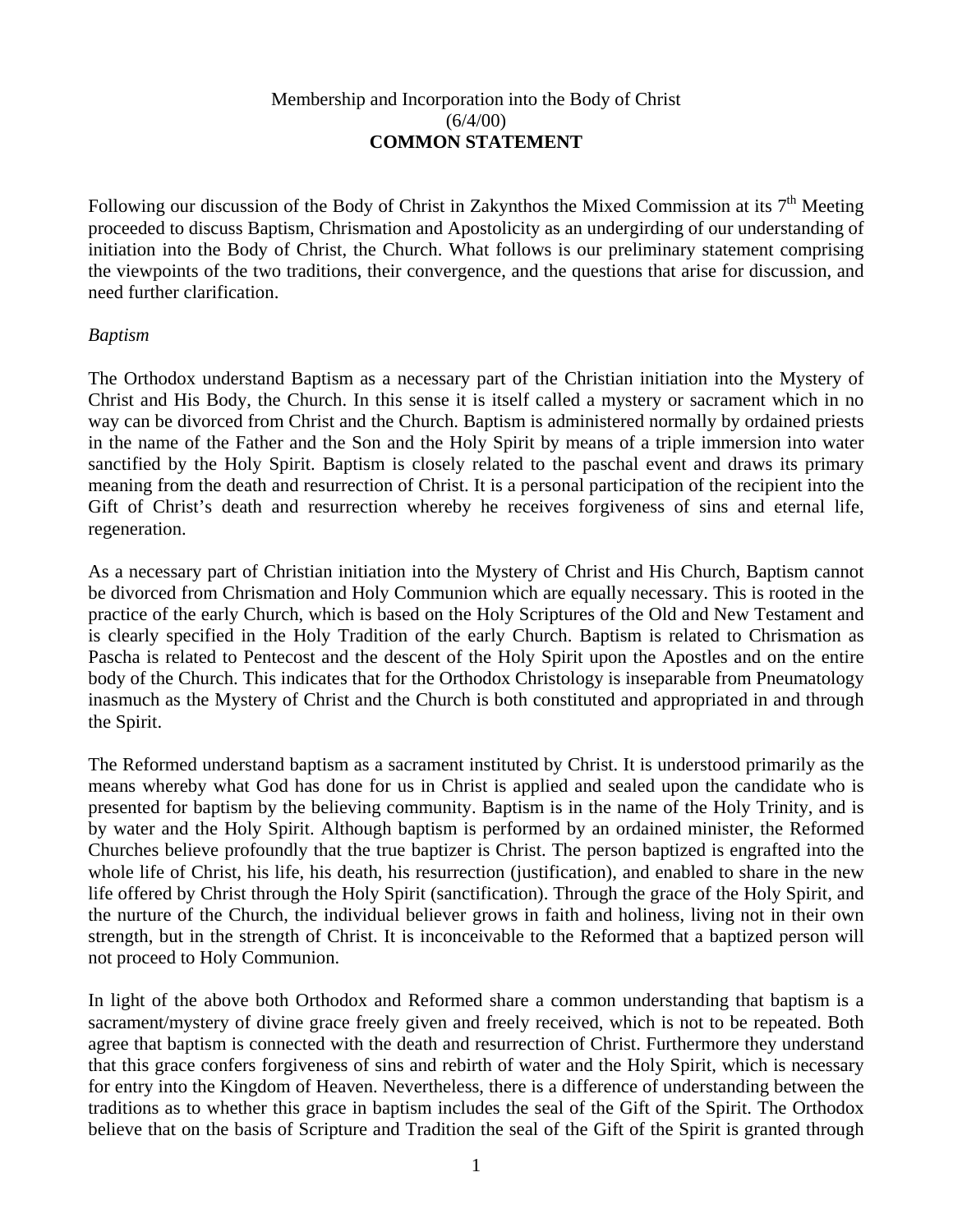Chrismation. The Reformed include the fullness of the Spirit in the Baptismal grace. Both agree that they need to engage in fuller exploration of this issue, and especially the connection between baptism and eucharist.

## *Chrismation / confirmation*

In Orthodox practice Chrismation is distinct but not separate from Baptism. This is clearly attested by the fact that the two are administered together. Chrismation draws its meaning from the event of the descent of the Holy Spirit upon our Lord at his Baptism and at Pentecost upon the holy Apostles and the whole Body of the Church. Chrismation is indeed connected with the transmission of the Gift of the Spirit, who seals the Gift of reconciliation granted in Baptism and constitutes the pledge for the Kingdom of heaven. In the Apostolic age the Gift of the Spirit was granted by the laying on of hands of the Apostles. With the extending of the Christian mission and the growing of the numbers of converts to the Gospel the Gift of the Spirit began to be communicated by Chrismation with blessed oil, chrism or myron. By virtue of their Chrismation Christians are members of the "royal priesthood" of the Church. Christians on receiving Baptism and Chrismation were immediately led to receive Holy Communion. This marked their complete incorporation into the Body of Christ, the Church. Orthodox continue to follow this tradition and object to the separations of Baptism, Chrismation and Eucharist practiced by other Churches.

The Reformed churches do not practice Chrismation. To them, every person engrafted into Christ by baptism receives the Holy Spirit, because such an engrafting could not be effected except through the agency of the Holy Spirit. To the Reformed, baptismal incorporation without receiving the Holy Spirit is no more intelligible than would be the real presence of Christ at Holy Communion without the agency of the Holy Spirit. Although the Reformed Churches baptize persons of any age, when the one baptized is an infant, usually – though not invariably, and now less often – there is a subsequent service of confirmation. To the Reformed Churches, it is important that this is understood as being a matter of church discipline rather than as being an additional sacrament. To the Reformed, an additional sacrament could imply that baptism was somehow inadequate, or that the baptized person was somehow not fully and completely a member of Christ. Confirmation, in the Reformed tradition, where it is practiced, is to do with allowing a person to make public profession of the faith into which they were baptized. It takes place normally, though not invariably, prior to receiving Holy Communion for the first time. Increasingly, in the Reformed Churches, small baptized children are encouraged to come to Communion, as it is acknowledged that they are members of Christ and fully members of the Church. Such children may subsequently still be confirmed: this allows them an opportunity to make public profession of their faith and is an occasion for rejoicing.

Orthodox and Reformed believe that they share the theology behind Chrismation, in that they understand that communion in the Holy Spirit is the basis of life in the Church. The Reformed believe that the Gift of the Spirit is implicit in the rite of Baptism. The Orthodox believe that the seal of the Gift of the Holy Spirit is conferred by an act distinct from that of Baptism in the practice of the Apostles and their successors and ought to be preserved as such. This is an issue which requires further clarification.

## *Apostolicity*

The Orthodox understand the apostolicity of the Church primarily in terms of the mission of Christ and the Apostles. This mission, which is rooted in God, was extended to the Church through the descent of the Holy Spirit. The Holy Spirit guided the Apostles to establish an apostolic succession which was to